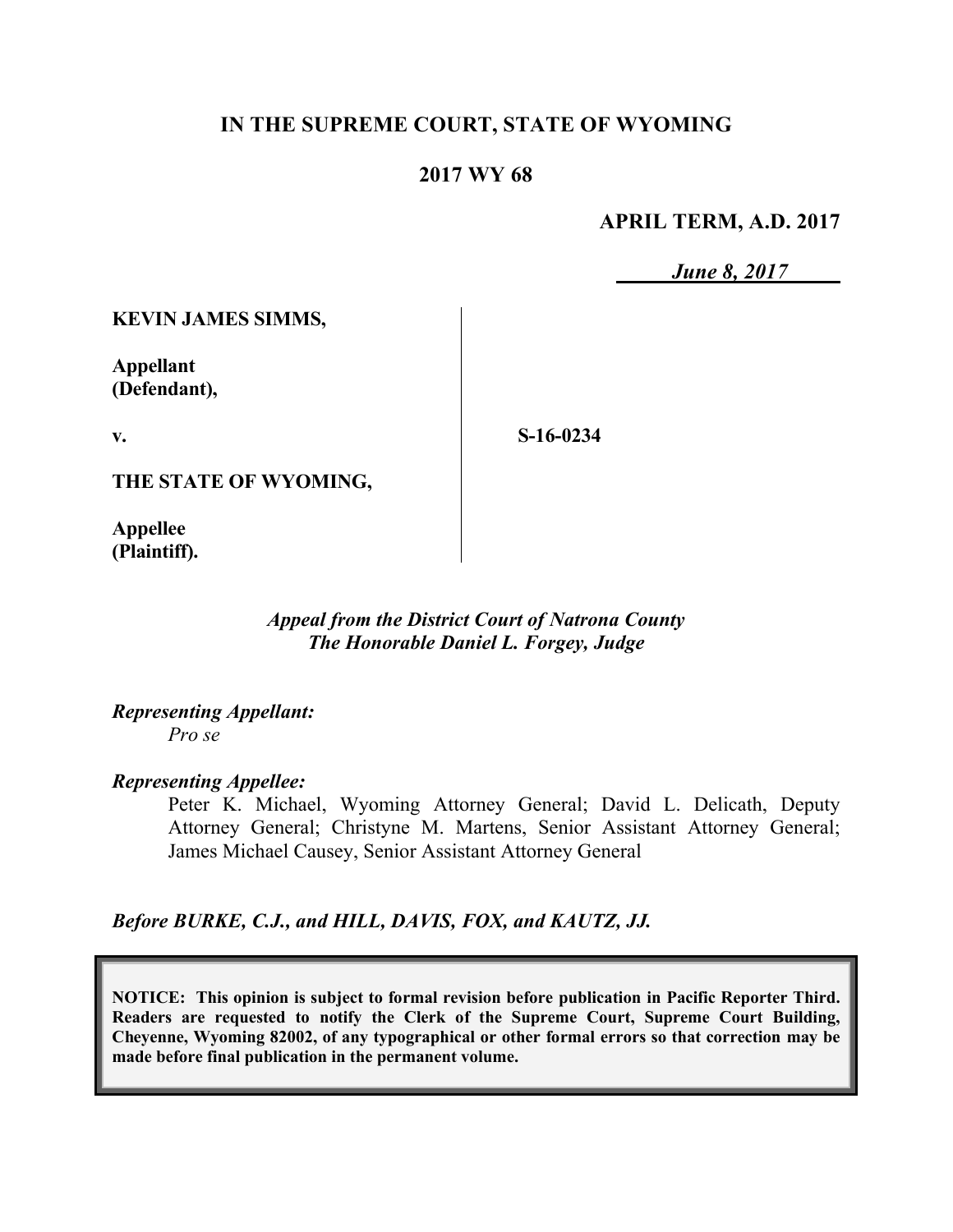#### **DAVIS**, Justice.

l

[¶1] Kevin Simms appeals from the denial of his motion for sentence reduction. His sentence required three concurrent Wyoming sentences for drug offenses to be served consecutively to a federal sentence for possession of a firearm by a felon, which was imposed earlier. His unsuccessful motion asked the Wyoming district court to modify its sentences to run them concurrently with the federal sentence. As noted below, he asks for different relief on appeal. We affirm.

#### **ISSUES**

[¶2] Simms expressly raises two issues, but his brief appears to advance a third. We therefore restate his claims as follows.

1. Did the district court abuse its discretion in denying the sentence reduction motion without a hearing?

2. Did the district court err in failing to *sua sponte* grant credit against Simms's federal sentence for presentencing confinement served in state custody in relation to his Wyoming prosecution?

3. Did the district court err in failing to *sua sponte* require his state sentences to be served before his federal sentence?

## **FACTS<sup>1</sup>**

[¶3] On October 11, 2013, law enforcement officers in Natrona County supervised a confidential informant's controlled purchase of fifty-five grams of a synthetic cannabinoid from Simms.<sup>2</sup> Four days later, they learned from Christopher Cranford that he and Simms had been selling the substance for about two years. They ordered the powdered chemical from China for approximately \$1,000 per kilogram and transformed it into "spice" by dissolving it in grain alcohol or ether and then spraying the solution on an unidentified leafy material. Each kilogram yielded approximately fifty-nine pounds of spice. Cranford was in the process of turning his share of the enterprise over to Simms, and to that end introduced him to one of his clients, Becky Browning.

<sup>&</sup>lt;sup>1</sup> Because the state prosecution was resolved by a plea agreement, the following facts are derived from the law enforcement affidavit filed in support of the charges against Simms. With his consent, that document was used to supplement the factual basis for his guilty pleas.

 $2$  More specifically, the substance was what is known as XLR-11, one of several compounds that may be used in solution to treat leafy plant material which may then be smoked for its intoxicating effects. Such products are generically known as spice, K2, or synthetic marijuana. What was involved in this transaction, however, was fifty-five grams of powdered XLR-11.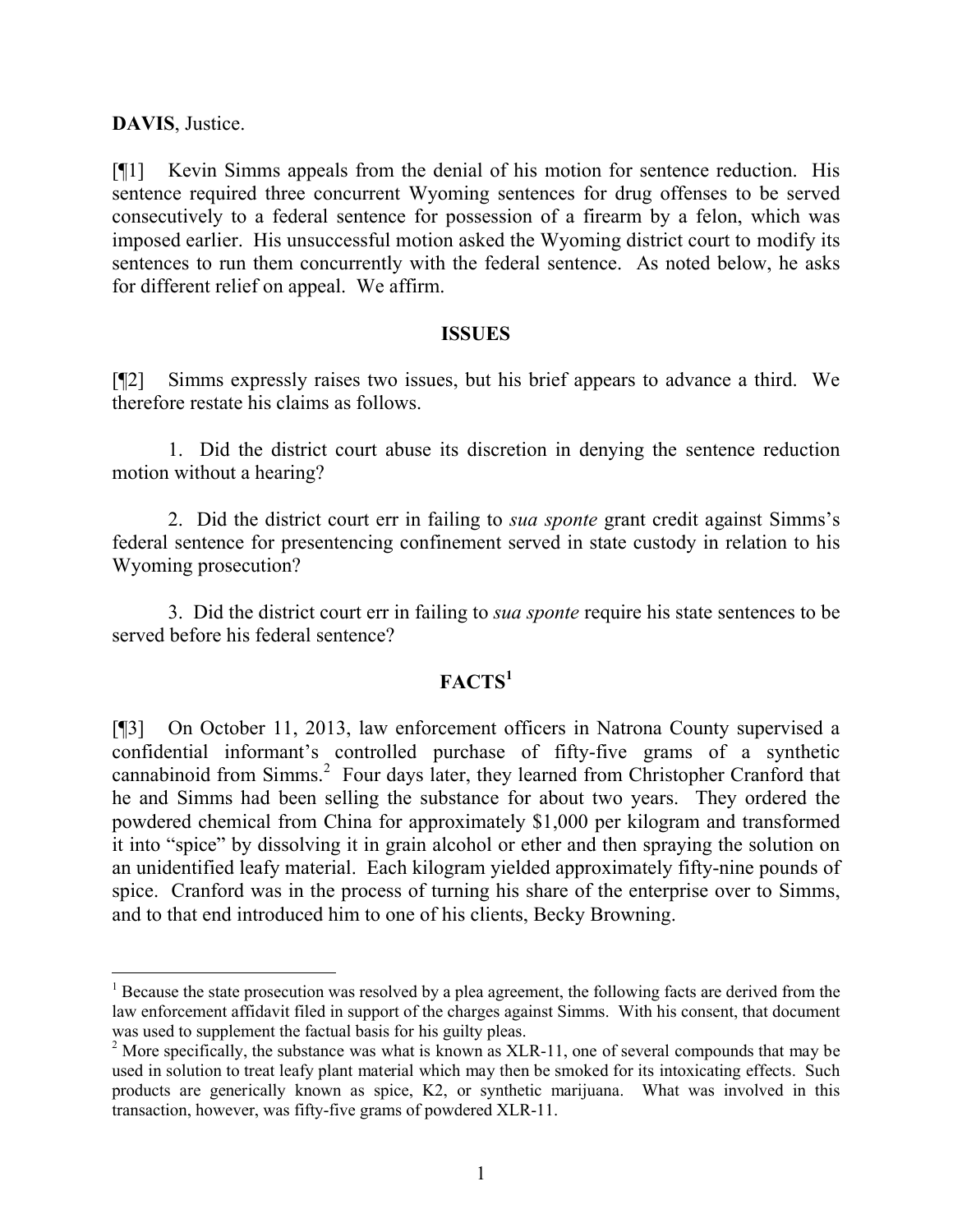[¶4] On November 18, 2013, the officers spoke to Browning. Between May 2012 and February 2013 she purchased spice exclusively from Cranford. Thereafter, until October 2013, she bought it exclusively from Simms. In each case she obtained two to three pounds per week, paying Cranford \$1,200 per pound, and paying Simms \$600 per pound.

[¶5] On April 23, 2014, the officers received a laboratory report relating to the substance obtained in the controlled buy conducted in October of the previous year. The white powder contained XLR-11. Two months later they obtained information that Simms was residing at a Casper address and went to speak to him. While talking to a roommate, the officers detected the odor of marijuana. During their subsequent execution of a search warrant, they discovered an SKS carbine, $3$  ammunition, a digital scale, and approximately 12.2 grams of marijuana in Simms' room.

[¶6] On August 15, 2014, Natrona County authorities charged Simms with one felony count of conspiring to possess XLR-11 with the intent to deliver it, one felony count of delivering XLR-11, and one count of possessing a misdemeanor amount of marijuana. Because he had a prior felony conviction, his possession of the carbine led to a contemporaneous federal prosecution<sup>4</sup> for possession of a firearm by a felon.

[¶7] On April 30, 2015, Simms entered guilty pleas to all three Wyoming charges. In exchange for those pleas, the State agreed to ask for no more than a six-year maximum sentence on his felony convictions, with the sentences for all Wyoming offenses to run concurrently with one another. The plea agreement contained no provisions as to how his Wyoming sentences should run in relation to his federal conviction.

[¶8] By the time of his Wyoming sentencing hearing on August 14, 2015, Simms had been sentenced to incarceration for three years and six months in a federal penitentiary, and apparently was then being held by federal authorities.<sup>5</sup> After clarifying that the plea agreement in no way governed the relationship between the federal and state sentences, the district court asked the parties for their sentencing recommendations. The prosecutor proposed that Simms serve concurrent terms of four and one half to six years on each of the felony convictions and 112 days on the misdemeanor conviction, and that he receive 112 days credit against each of those sentences. He also asked that the sentences be served consecutively to the federal sentence. Simms's counsel proposed that he serve two to four years on his felony convictions and that his aggregate Wyoming sentence run concurrently with the federal sentence.

l

<sup>&</sup>lt;sup>3</sup> A Soviet-designed semi-automatic weapon, the SKS was first produced shortly after World War II.

<sup>&</sup>lt;sup>4</sup> The record provides little information about the federal case. We have no idea about the charging date, when he entered his guilty plea, or the exact dates he was sentenced and taken into federal custody. Nor do we know the substance of any federal plea agreement or the terms of his sentence beyond its duration. <sup>5</sup> Simms was scheduled to appear in federal court for a purpose not disclosed by the record on July 24, 2015, and the State sought and received a writ of habeas corpus ad prosequendum directing the United States Marshall for the District of Wyoming to make Simms available for the state sentencing hearing.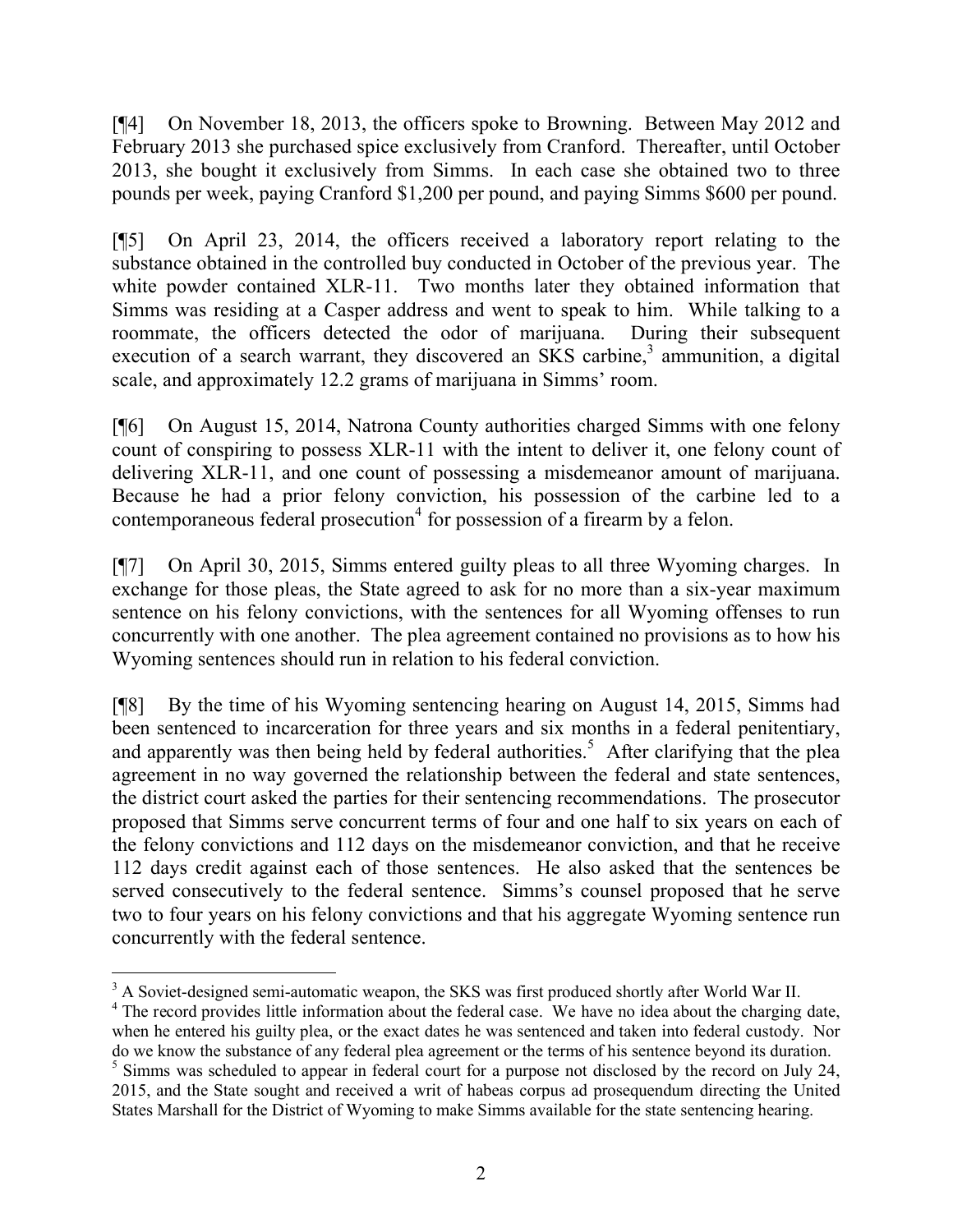[¶9] The district court followed the State's recommendation in nearly all respects, but lowered the minimum term of the felony sentences to three and one half years. It issued its judgment and sentence to that effect on September 9, 2015. Simms was taken to the federal correctional facility in Florence, Colorado on September 10, 2015, and took no appeal from his Wyoming convictions.

[¶10] On July 25, 2016, Simms filed a motion for sentence reduction under Wyoming Rule of Criminal Procedure  $35(b)$ , and supported it with an affidavit. He did not challenge the legality or procedural propriety of any of his sentences, state or federal, or their administration, but instead asked that his aggregate state sentence be altered to run concurrently with the federal sentence he was then serving so that he might be eligible to participate in his federal facility's drug treatment program earlier.

[¶11] The district court denied the motion the next day. It stated:

The court, having reviewed and considered the request, as well as the court's file on this matter, finds that the court is able to decide the issues raised in the motion without a hearing or progress report, and that no showing has been made pursuant to W.R.Cr.P. 35(b) to justify or require a reduction or modification of the defendant's sentence.

Simms thereafter filed a timely notice of appeal.

## **DISCUSSION**

## **Denial of the Motion Without a Hearing**

 $6$  W.R.Cr.P. 35(b) provides as follows:

 $\overline{a}$ 

<sup>(</sup>b) *Reduction*. -- A motion to reduce a sentence may be made, or the court may reduce a sentence without motion, within one year after the sentence is imposed or probation is revoked, or within one year after receipt by the court of a mandate issued upon affirmance of the judgment or dismissal of the appeal, or within one year after entry of any order or judgment of the Wyoming Supreme Court denying review of, or having the effect of upholding, a judgment of conviction or probation revocation. The court shall determine the motion within a reasonable time. Changing a sentence from a sentence of incarceration to a grant of probation shall constitute a permissible reduction of sentence under this subdivision. The court may determine the motion with or without a hearing.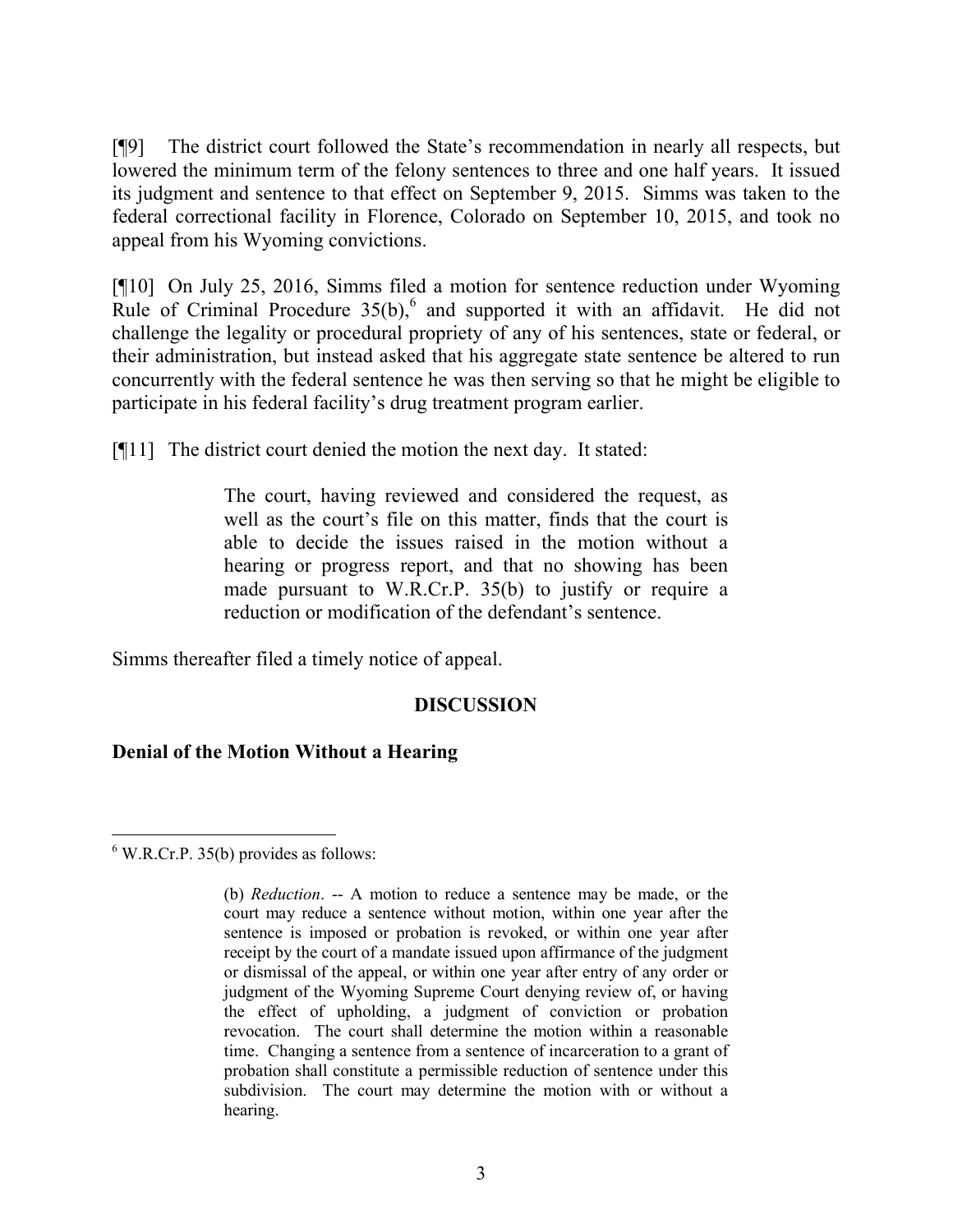[¶12] A district court enjoys broad discretion to grant or deny motions for sentence modification or reduction under W.R.Cr.P. 35(b). *Palmer v. State*, 2016 WY 46, ¶ 8, 371 P.3d 156, 158 (Wyo. 2016); *Chapman v. State*, 2015 WY 15, ¶ 7, 342 P.3d 388, 391 (Wyo. 2015). This Court accords considerable deference to such decisions and will not disturb them so long as they are not unreasonable based upon the information before the district court. *Chapman*, ¶ 7, 342 P.3d at 391. Although the purpose of the rule is to permit a defendant an opportunity to present a second argument for a lesser sentence based on new information, the court is free to accept or reject his rationale for a sentence reduction, which sets a high bar for the defendant to overcome on appeal. *Id.* ¶¶ 7, 11, 342 P.3d at 391-92. Furthermore, the language of Rule 35(b) expressly provides that the district court may determine the motion with or without holding a hearing. *Id.* ¶¶ 10, 12, 342 P.3d at 392, *see also* n.6 *supra*.

[¶13] The district court sentenced Simms a bit more than ten months before he filed his sentence reduction motion. The court knew at sentencing that he had just received a federal sentence related to something other than his Wyoming drug offenses. Those Wyoming crimes spanned nearly two years and netted Simms and Cranford thirty-five to seventy times their investment in XLR-11. Furthermore, the court agreed to the six-year maximum sentences for Simms's two felonies, which—per the parties' plea bargain were to be served concurrently with one another. That bargain left the court to determine whether his state sentences would run concurrently with or consecutively to his 42-month federal sentence. The court chose the latter as the more appropriate response to Simms's criminal acts.

[¶14] Simms has not claimed that the district court was unreasonable in structuring his Wyoming sentences as it did, and we see nothing in the record indicating that ten months later the court acted unreasonably by retaining that structure. It did not abuse its discretion in declining to run the Wyoming sentence concurrently with the federal sentence without a hearing.

## **The Two Remaining Issues**

[¶15] Simms asserts that the district court should have granted him credit against not only his Wyoming sentences, as it did, but also against his federal sentence, for the 112 days he was confined by Wyoming solely on the state charges prior to his guilty plea and sentencing. He also contends that somehow the later-imposed Wyoming sentence should leapfrog over the federal sentence that he began serving prior to his Wyoming sentencing hearing. Simms did not raise either of these issues in his sentence reduction motion.

[¶16] This Court does not consider issues advanced for the first time on appeal unless they are jurisdictional or fundamental in nature. *Silva v. State*, 2014 WY 155, ¶ 9, 338 P.3d 934, 936-37 (Wyo. 2014). Perhaps more importantly, even when a pro se litigant such as Simms files an appellate brief, we have consistently refused to address claims